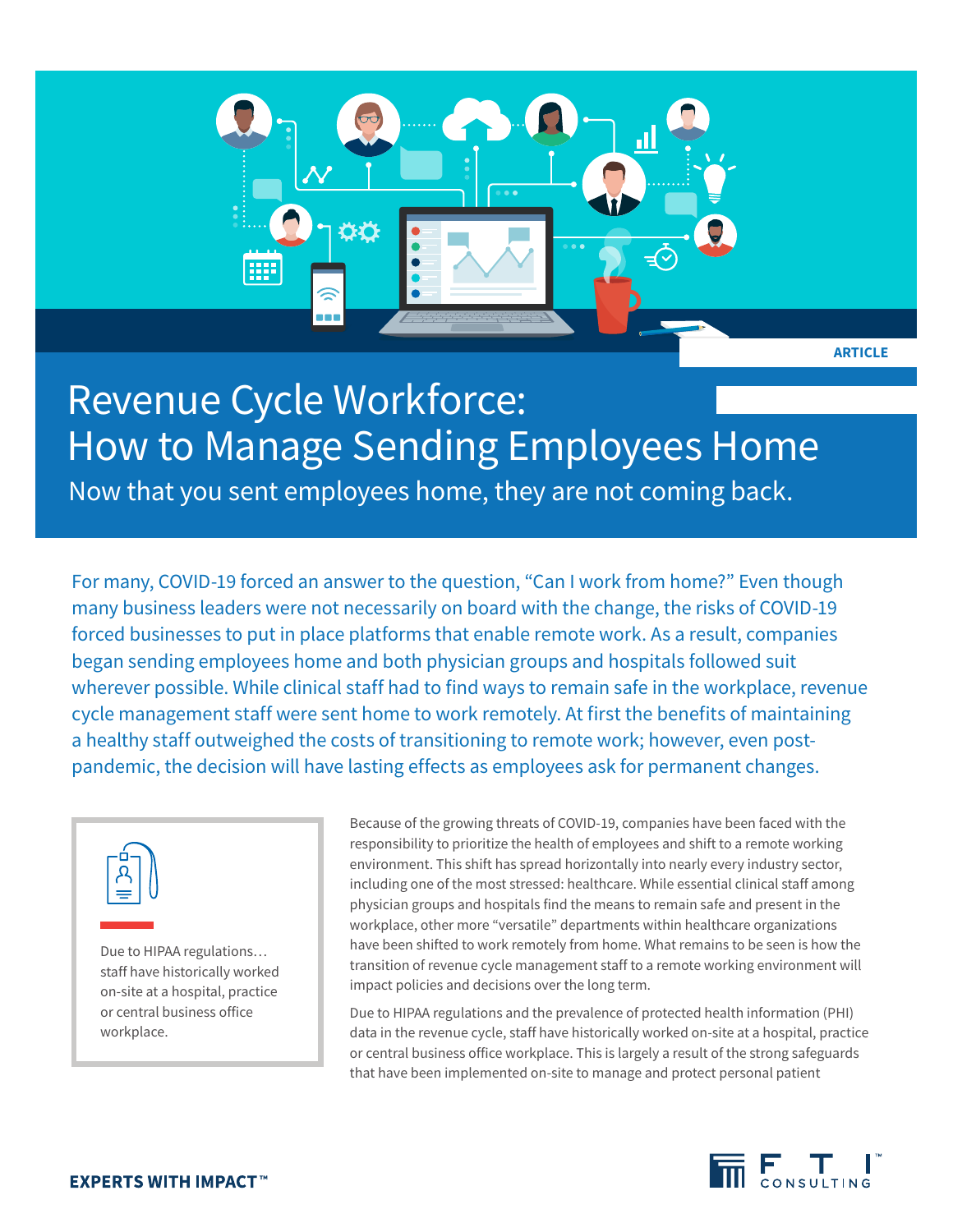information. Additionally, since the productivity of revenue cycle employees is critical to receiving payment, it is important to monitor productivity closely — something that has typically been easier to do on-site.

After months of working in this new environment, management may still wonder if the employees are efficient and effective from home. Now questions arise for what this means for the future of revenue cycle staff. Will employees want to come back to working on-site? If not, or if employers deem their presence on-site nonessential moving forward, how will revenue cycle management workforce development change and adapt?

When determining the future model of managing a team of remote revenue cycle staff, consider two key questions:

- *1. How can sensitive patient information be maintained with confidentiality and integrity?*
- *2. How can productivity of employees be ensured in a remote environment with lack of direct, in-person oversight?*

# **Protecting Patient Information**

One important question healthcare organizations need to address: What technology is necessary in order to transition to working remote? Ensuring staff are compliant with HIPAA rules and security policies regarding sensitive data becomes increasingly important once the data is no longer confined in a singular managed setting. However, this does not restrict the ability to work safely and confidently in a remote environment at home. The following best practices have been identified as examples for how organizations can secure sensitive patient information in an at-home workstation:

- **— Encryption:** By ensuring employees have encrypted home routers, transmit patient information via encrypted and password-protected means, and use a VPN when connecting to internal intranets, health systems can ensure they are doing their part to maintain confidentiality of data.
- **— Antivirus software and firewalls:** As a best practice, employees should be required to install firewalls and antivirus software to protect against breach on the devices used for work purposes in handling sensitive data.
- **— Company-provided hardware:** In order to ensure all safety measures are implemented, companies should make sure that staff are using company-provided equipment such as laptops, instead of personal devices. Consider reallocating funds from traditional workstations toward these new mobile options.
- **— Physical security:** Educate employees to not leave devices out and logged on for periods of inactivity.

**— Data backup requirements:** In the undesired case of a data breach, a backup hard drive should be in place to maintain a level of integrity within the data.

Finally, comprehensive training is essential to ensure that staff recognize, acknowledge and abide by the security measures put in place. Be sure staff are aware of the risks and consequences of data or software misuse. Make a point to not only ensure new staff are receiving these trainings, but also keep current staff on a regular cadence of updates and reminders via regular trainings throughout the year.

Although working remotely introduces additional risks of exposing sensitive information, employers can ensure that a remote working environment can maintain the same levels of confidentiality and integrity as on-site work.

### **Managing Productivity Remotely**

With the shift to a telework environment, in addition to the lack of direct in-person oversight, employers fear the loss of productivity due to potential unknown distractions that can arise more readily at home. However, with the development and rise of productivity tracking software, managers will have a much clearer picture of the work that is being completed per employee.

Productivity tracking software provides a great view of the environment in which your employees work best. Data can provide insight into peak-level activity times and accurate timekeeping to create customized goals for the workforce. Additionally, employees who know their activity is being monitored will likely have a greater awareness of their productivity and accountability — maybe even more so than when in the office.

With the use of this readily available data, managers can provide visualizations across their employees to depict performance updates and remain engaged with their progress. Quality assessments can also be monitored in a similar way. Examples of productivity tracking options include reviewing:

- **—** when a user logs onto a system;
- **—** videos watched and trainings completed;
- **—** keystrokes.

Monitoring an employee's performance includes both measuring the quantity and quality of their work, as well as providing valuable feedback. It is essential that supervisors and employees discuss how to maintain good performance as well as continue to improve performance in a remote environment.

Specifically, supervisors and employees must work together to:

**—** Establish new standard working hours, if flexibility is necessary.